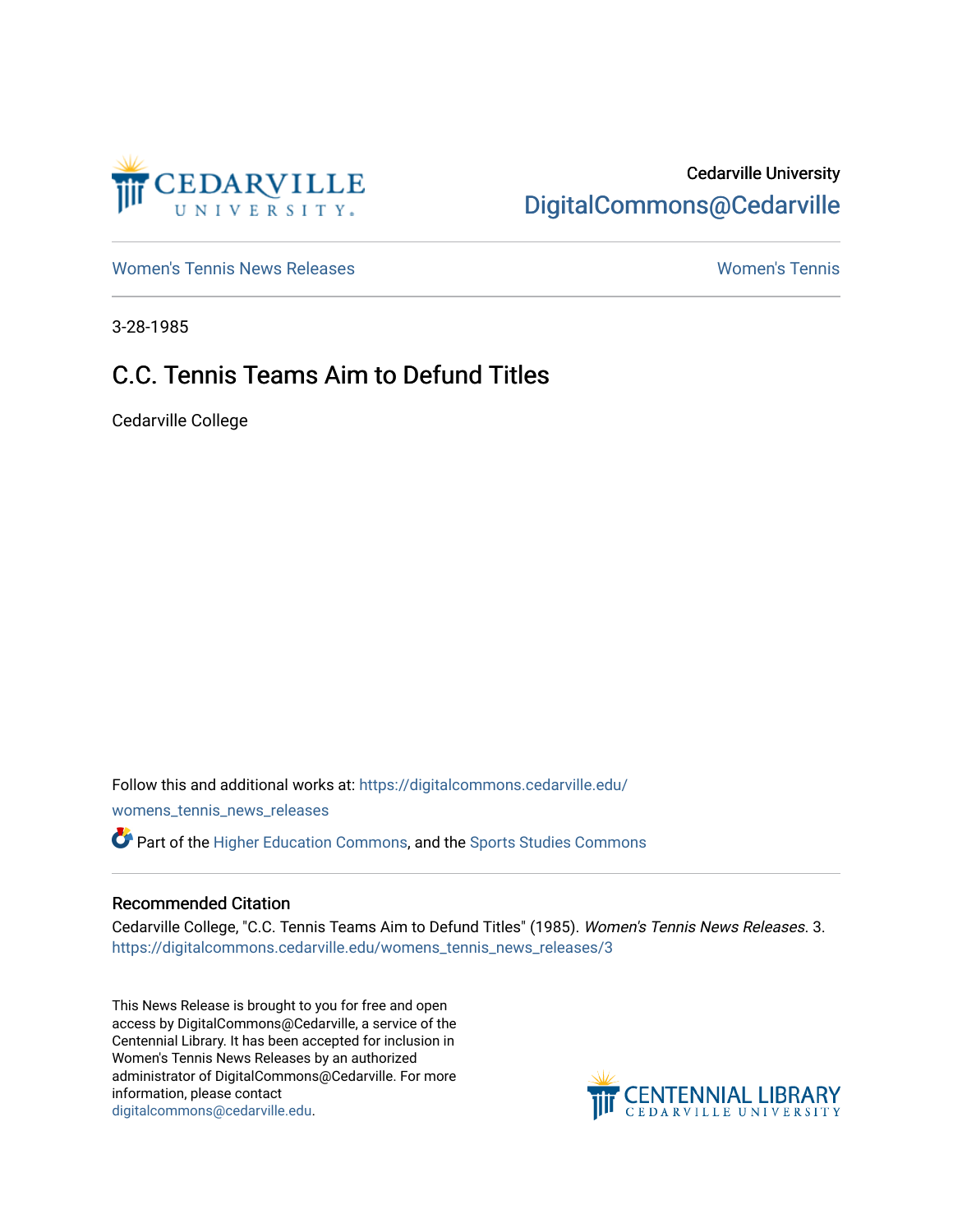## SPORTS **NEWS RELEASE**

from Cedarville College Yellow Jackets

SPORTS INFORMATION CEDARVILLE COLLEGE CEDARVILLE, OH 45314 MARK WOMACK, DIRECTOR 513/766-2211 ext. 505

28 March, 1985

For immediate release:

C.C. Tennis Teams Aim to Defend Titles

Cedarville College has dominated NAIA District 22 tennis in recent years and both the men's and women's teams have hopes of continuing that tradition this spring. The men have won the district and Mid-Ohio Conference titles in 16 of the past 17 years including the last 13 in a row. The women won their first district championship last season, but the Lady Jackets have made three straight trips to the nationals in Kansas City. Both squads open their respective seasons this Friday at home with the men hosting Marion (IN) College and the women taking on Miami-Middletown.

Men's coach Dr. Murray Murdoch begins his 20th year at the helm with a career mark of 321-41 which is an .887 winning percentage. His 1984 club was 21-3 and only two starters return. "We have lost eight starters in the last two years," proclaimed Murdoch. "By and large we have filled in with guys who have been in the program for a few years. So the excitement of this year is that the heart of our line-up is going to be comprised of new players. I think there is a good spirit and enthusiasm on the team because we have some people that have really paid their dues and are ready to play."

One of those two starters back is senior left-hander Gary Coiro who was 28-2 last spring and became the first Cedarville male tennis player to make it to the final round of 32 at the NAIA nationals. The NAIA has pre-season ranked Coiro 42nd among its top 50 singles players in the country for 1985. No other Yellow Jacket has ever received that honor.